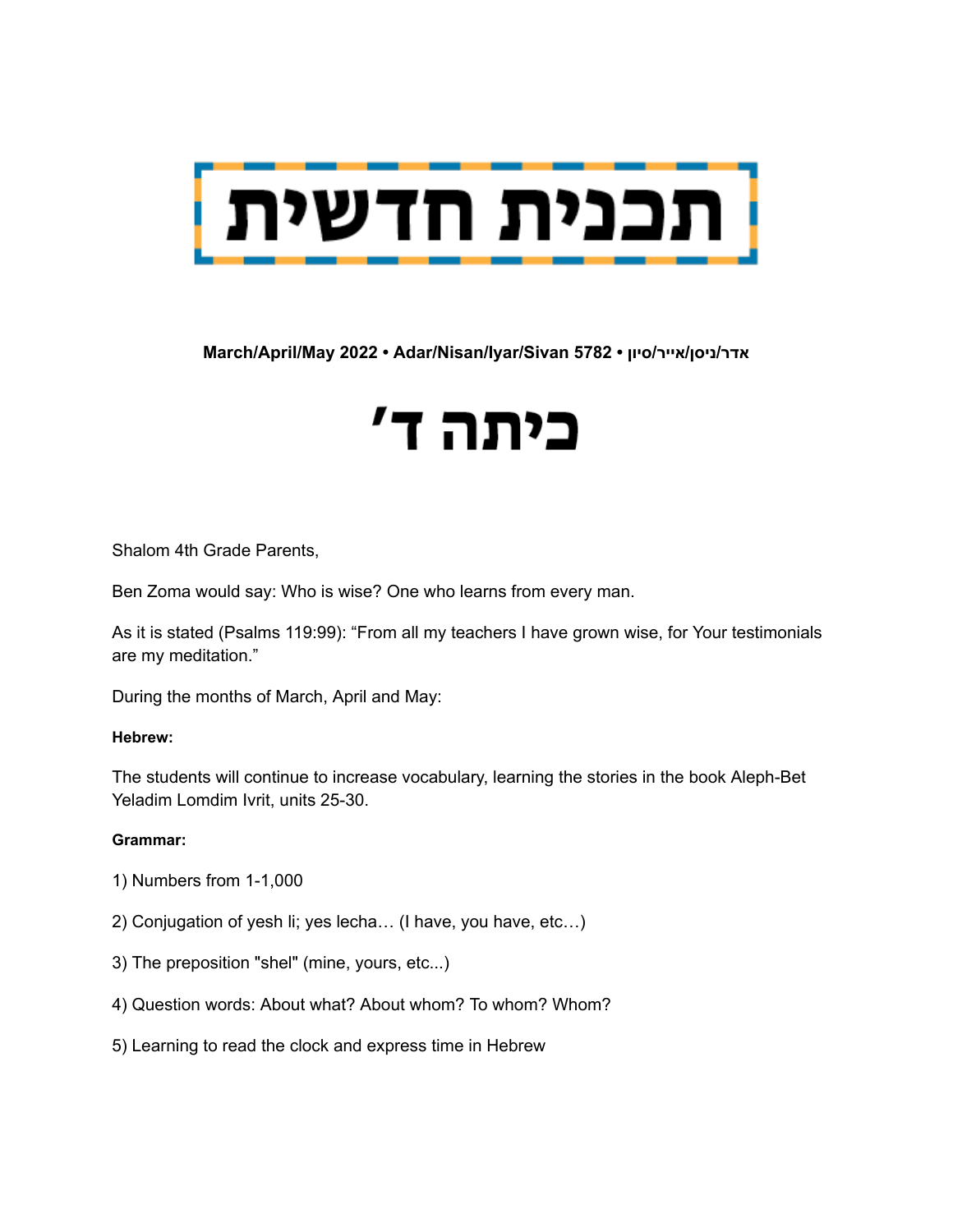# **Holidays:**

During the months of March-May we will learn about the holidays of Purim, Passover (Pesach), Yom Ha'atzmaut, and Shavuot.

# **Purim:**

We learned about the holiday of Purim. The unit opened with memory activation, by means of the Memory Box. The students reviewed and expanded their study of the mitzvot and customs we perform during Purim (reading the Megillah, Mishloach Manot, special Purim tzedakah, the Purim feast). Students became familiar with the Hebrew vocabulary associated with the holidays, and experienced the megillah reading in the synagogue, had a dress-up parade and exchanged Mishloach Manot – the exchange of gifts.

We also learned a related story from the Book of Madregot.

# **Passover:**

This unit focuses on the concept of Pesach Mitzrayim- Pesach Dorot: how our forefathers celebrated redemption during the time of the Exodus, and how we celebrate it today. This comparison is explored while studying the Haggadah and enacted through a magical Haggadah story in which the children are whisked back to Egypt, and are able to witness what their ancestors felt and endured, comparing it with what they feel and experience today. To conclude our Passover unit, the students will conduct a "Model Seder" in the school. After Pesah we will begin learning about the period of the counting of the Omer (from the second day of Pesach till Shavuot) which symbolizes the anticipation of receiving the Torah and achieving spiritual liberation. This unit examines Rabbi Akiva, who overcame the difficult reality he was faced with and became a great scholar. Rabbi Akiva, and the basic rule he established–l*ove your neighbor as yourself* –exemplifies proper behavior.

# **Yom ha'Atzma'ut:**

During the months of April and May, the students will learn about Israel and Jerusalem. The students will review aspects and symbols of a The State of Israel, (land, language, anthem, flag, symbol and IDF). They will learn about the similarities between Israel's Independence Day and other Jewish holidays, and about the origins of the holidays (Torah, Megillah, Mishnah, Gemarah, Siddur).

#### **Shavuot:**

We will conclude our year with the last Jewish holiday in the school year; Shavuot is celebrated on the 6th day of Sivan. The Shavuot unit focuses on the custom of Tikkun Leil Shavuot, a late night study session of Torah verses and of the question "what do we fix?" The students do a simulation of how they would have felt and acted prior to Matan Torah, the giving of the Torah. Students will be familiar with the Hebrew vocabulary associated with the holiday.